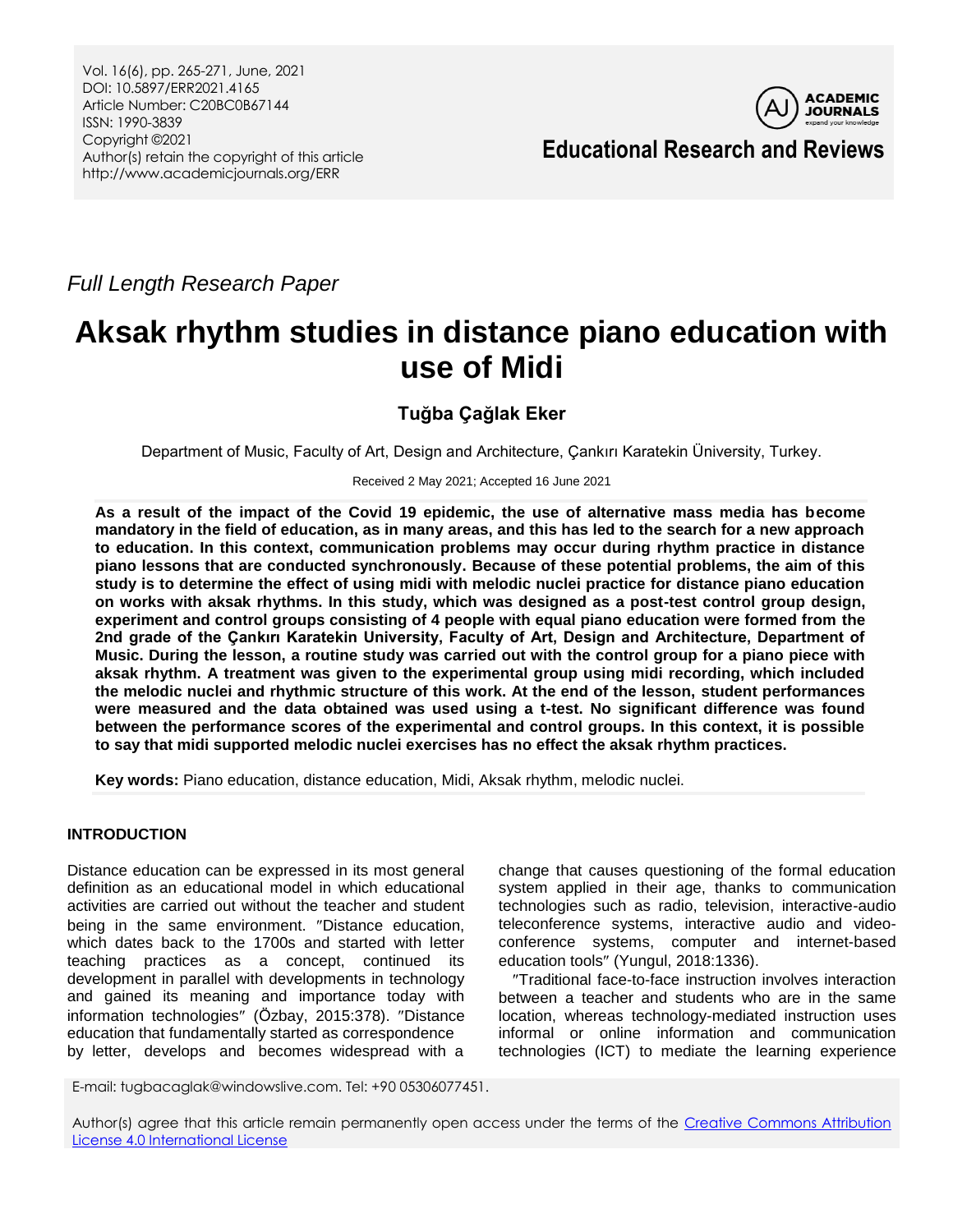and interactions without requiring that students and teacher are in face-to-face contact" (Ruokonen and Ruismäki, 2016:110). Today distance learning models based on online information and communication technologies are called synchronous, asynchronous and blended. "Synchronous education is a method in which two-way communication is provided and mutual interaction occurs simultaneously, although the teacher and the student are physically in different environments. Asynchronous education is a flexible communication model, independent of time and place, in which course content is prepared in advance and delivered to students via the internet" (Yorgancı, 2015: 1402 to 1403). In the blended model, these two models are used together.

The reflection of the developments in computer technologies in the 21st century on the field of education shows itself with the wide and diverse possibilities in teaching technologies. Thanks to these opportunities seen in teaching technologies, effective and important teaching tools are created especially in distance education, which is considered as an alternative to traditional education. Some of these tools that can be used effectively in distance education are as follows: *flipgrid, edpuzzle, playposit, padlet, wordwall, nearpod, biteslide, edmodo, wufoo, mindmeister, smore*, etc.

These innovations seen in all areas of education also affect music education, and learning in music education is supported by computer or telephone applications, videos, online media programs etc. on various platforms. "It is thought that music education, which is always in interaction with technological developments, can be much more effective and sufficient with an education method that uses developing educational technologies (Yungul, 2018:1335).

Until 2020, the distance education, which was used as an alternative to face-to-face education or in cases where the educator and student could not come together, started to be implemented compulsorily at all levels of education within the scope of the precautions taken to protect against the epidemic caused by the emergence of the Covid-19 virus.

With the unexpected transition to distance education due to the Covid-19 epidemic, each university determined distance education models within the scope of their own means. Distance education models of universities vary with the infrastructure facilities they have, and it has been felt that different platforms should be used. In particular, various technological teaching tools were used for piano lessons conducted within the scope of instrument lessons in the music departments of universities.

In one-on-one instrumental studio teaching lessons, where the interaction between the educator and the student is very important, there may be situations where the distance education model is insufficient. In face-toface education, the ease of communication in piano lessons with the student, allows for immediate feedback by the educator in real time studies, and allows them to

demonstrate or exemplify the correct behavior. However, in synchronous distance piano education, this situation is limited by the internet connection or the efficiency of the platforms used.

It may take time for the rhythmic structure to be assimilated by the student when applying different rhythmic structures in pieces or etudes in piano education. The rhythmic examples provided by the teacher and the supporting exercises made with these readings during the performance can also be used in works with aksak rhythms. Aksak, "is a name given to measures whose rhythmic structure is not even, as in two-and four-time periods. This name is given to the procedural patterns, which are composed of combining two and three patterns with a special construct within the measure" (Duygulu, 2014;36). "The term, AKSAK, borrowed from the Turkish terminology was adopted mainly since 1949, the year of the International Conference of Folk Music Specialists which took place at Geneva, Switzerland, by musicologists to designate a special category of rhythms, a few speciments of which were made known by Béla Bartók under the incorrect denomination of 'Bulgarian rhythm'" (Saygun, 1969:1). It is known that examples of aksak rhythm in Turkish folk music are quite rich. Although they are called Usul, these examples, which appear in 5, 7, 8, 9, 10 times, can be used in different rhythmic structures. "5 beats are either 2  $+ 3$  or  $3 + 2$ , 7 beats are  $2 + 2 + 3$  or  $3 + 2 + 2$ , 8 beats are  $3 + 2 + 3$ , 9 beats are  $2 + 2 + 2 + 3$  or  $2 + 3 + 2 + 2$  or other ways, the 10-beat usul is used as  $3 + 2 + 2 + 3$ " (Saygun and Yönetken, 1958:154).

Although the aksak rhythm appears in a wide variety and wide range of Turkish folk music, it is also seen in works composed in the context of the current of nationalism in the twentieth century. In addition, there are many examples of works that are expressed as rhythmic modulation, in which a change of meter is made in the work. "Rhythmic modulation, also called mixed rhythm, is the use of more than one rhythmic unit and the number of rhythmic units (time signatures) in a piece, the transition between rhythmic structures, that is, the use of metric divisions consisting of different rhythms between the measures of the piece" (Yöre, 2012:90) (Figure 1).

Piano students may have difficulty in perceiving the rhythmic structure at the first stage due to the variability of the measure structure, especially when they encounter the works with rhythmic modulation for the first time. At this stage, the teacher assumes a supportive role in learning the rhythmic structure of the study, directing the student by performing rhythmic reading. However, during the piano performance of the student in distance piano education, it may have some difficulties that result in the inability of the instructor or the student to count out loud as the other demonstrates/plays due to reasons such as lack of communication, hearing problem, sound delay, signal lag.

The aim of the study was to test alternative teaching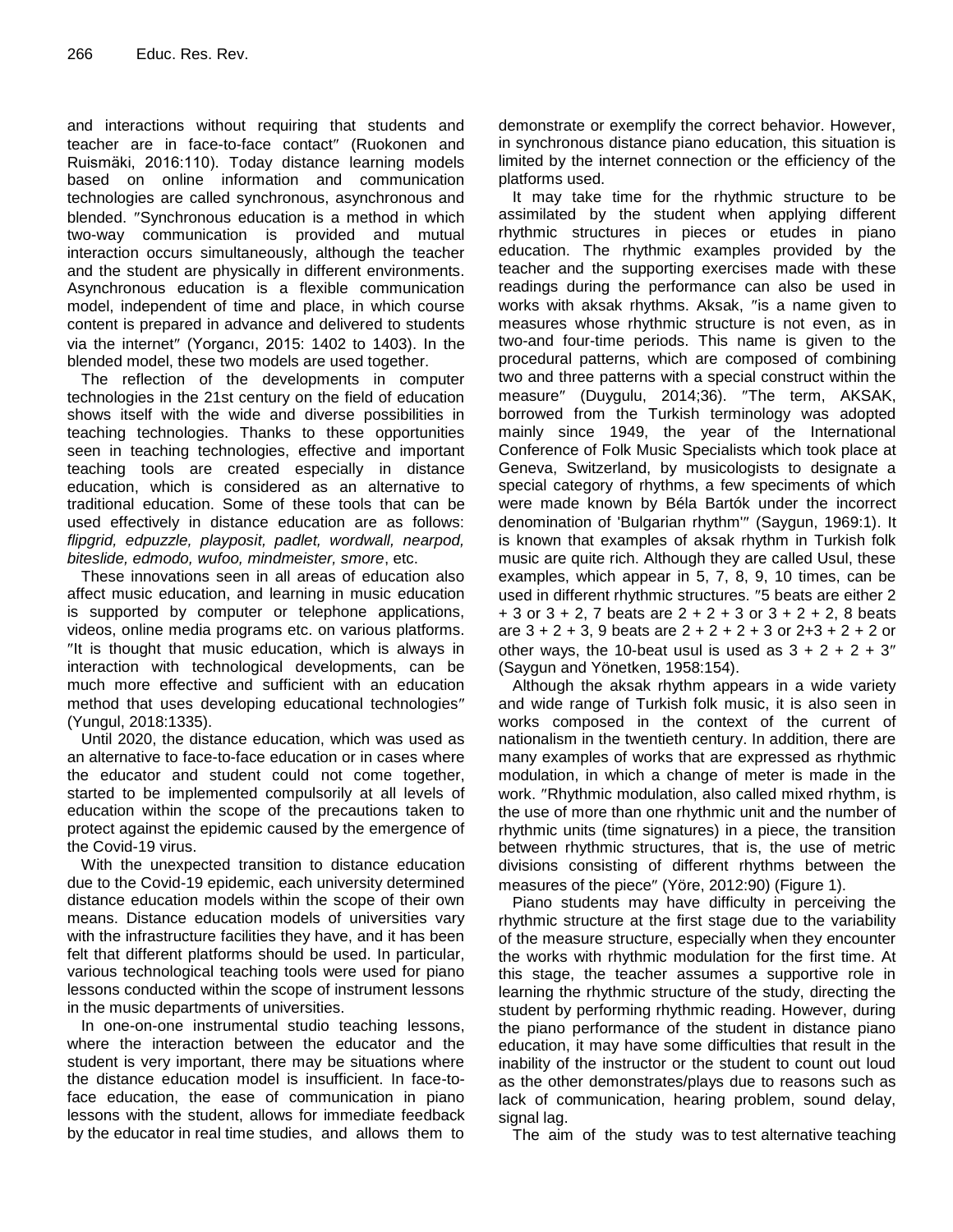

**Figure 1.** Example work on metric structure change, Black and White, II. Perpetual Motion (Baran, 1975:4).

**Table 1.** Study design.

| <b>Groups</b> | <b>Process</b>                        | <b>Post-test</b>   |
|---------------|---------------------------------------|--------------------|
| Experimental  | Synchronous online instruction + Midi | Performance scores |
| Control       | Synchronous online instruction        | Performance scores |

techniques for the distance piano education model by measuring the effect of using Midi with melodic nuclei practice on piano performance in works with aksak rhythm in distance piano education. The reason for using Midi in this study is to test the effect of using an alternative teaching tool in audio transmission problems that may occur in synchronous online piano education. For the melody of the work to be studied in the preparation of the Midi file not to be memorized by the ear, it was considered appropriate to write the melodic nuclei of work instead of writing the entire melody of the work. "Melodic nucleis are characteristic structures located in melodic areas that develop with stresses and dissolves" (Yıldız and Güray, 2020:98).

For this purpose, the problem phrase of the research is designated as: 'How is the use of midi with a melodic nuclei effect practice of pieces with aksak rhythm in distance piano training?'

The hypotheses developed in the context of the problem situation of the research are stated below:

**H0**: There is no significant difference between the aksak rhythm performance scores of the experimental group that received midi support and the control group not applied.

**H1:** There is a significant difference between the aksak rhythm performance scores of the experimental group with midi support and the control group not applied.

#### **Ethical permissions of research**

In this study, all rules within the scope of publication ethics were followed, and none of the actions contrary to publication ethics were carried out. Ethical board permissions were obtained in accordance with the principles of research ethics. Within the scope of the ethics committee permission, an ethical evaluation certificate was obtained from Çankırı Karatekin University with the decision dated 24.12.2020.

#### **METHOD**

#### **Research Model**

Research was carried out using the experimental design. Since the participant group consisted of students with equal levels of piano proficiency, a post-test control group experimental design was used. In the application of this experimental design, "both groups are given the same test at the same time, as the post-test. Changes in the participants' playing forming the experimental group caused by the experimental process at the end of the application are measured and a decision is reached by comparing them with that of the control group" (Sönmez and Alacapınar, 2019:60). In order to have an idea of the piano levels of the students in the experimental and control group, their latest studies and works were examined and their levels were found to be equal (Table 1).

#### **Working group**

In this study, in which the experimental method was used, the institution where the researcher worked was selected within the possibilities of the researcher. The students studying at Cankırı Karatekin University, Faculty of Fine Arts, Design and Architecture, Department of music were included in the study group. Compulsory piano lessons are carried out in the first 2 years at the institution. As part of the study, it was considered appropriate to work with students studying in the second grade in terms of their ability to play a piece with aksak rhythm. Although there are 11 students enrolled in the 2nd grade piano lesson, the study was carried out with 8 students considering the similarity of the piano level, participation in the lessons, and the studying patterns of the students ( $n = 8$ ). The last studies and works of these students whose piano backgrounds were identical with each other were also examined, their last piano exam grades were also taken into consideration (8 students': A) and experimental-control groups randomly formed ( $n = 4$ ,  $n = 4$ ).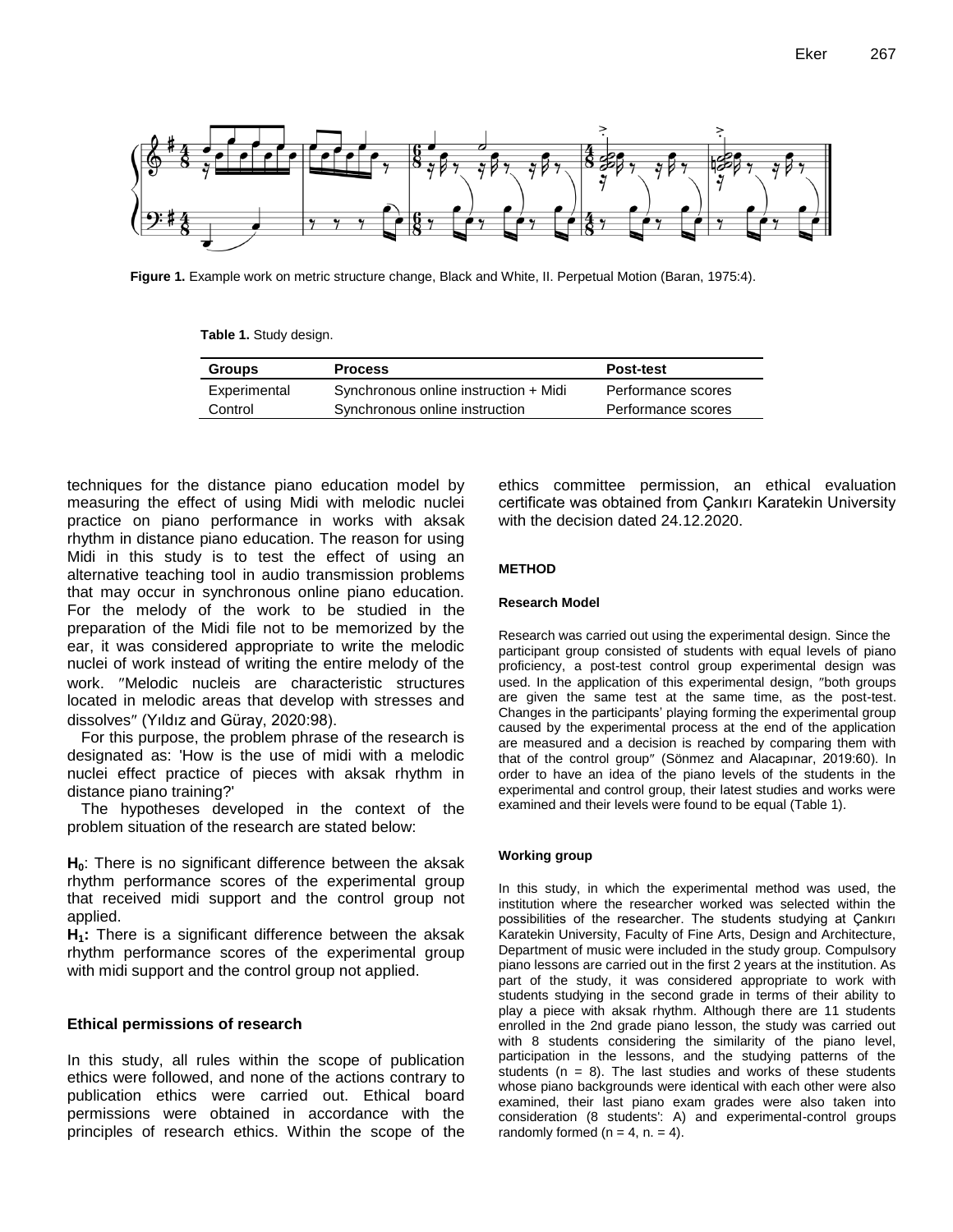#### **Table 2.** Performance evaluation form.

| Student code number:                                 | <b>Evaluation</b> |          |          |           |                |        |                         |  |
|------------------------------------------------------|-------------------|----------|----------|-----------|----------------|--------|-------------------------|--|
|                                                      | <b>Very low</b>   | Low<br>2 | Mid<br>3 | Good<br>4 | Very good<br>5 | Factor | <b>Student</b><br>score |  |
| <b>Criteria</b>                                      |                   |          |          |           |                |        |                         |  |
| Playing notes correctly                              |                   |          |          |           |                | 4x     |                         |  |
| Correct perception of the metric structure           |                   |          |          |           |                | 4x     |                         |  |
| Smooth playing of the piece at the appropriate tempo |                   |          |          |           |                | 3x     |                         |  |
| The harmony of the right and left hand               |                   |          |          |           |                | 3x     |                         |  |
| Paying attention to musical expressions              |                   |          |          |           |                | 3x     |                         |  |
| Specifying dynamics                                  |                   |          |          |           |                | 3x     |                         |  |
| Total                                                |                   |          |          |           |                |        |                         |  |



**Figure 2.** The piece used in the study (Teöke, 1981, 21).

#### **Data collection tools**

In this study, in which the effect of using midi with melodic nuclei practice on piano performance was measured in works with aksak rhythm in synchronous distance piano education, the performance evaluation form prepared by the researcher was used to reach the data. In the preparation of the performance evaluation form, the achievements for the work studied were taken into account and the evaluation criteria were established in this context. The performance evaluation form was presented to the expert opinion, and the form was finalized with the changes made in two items. The performances of the students were scored using the performance evaluation form consisting of 6 criteria (Table 2).

The recorded student performances were monitored by 3 field experts and scored using the performance evaluation form.

#### **Data collection**

In this study, in which research data were reached with an

experimental approach, firstly the work with a aksam rhythm was identified. An exercise with an aksak rhythm by the Hungarian composer and pianist Pál Kadosa has been chosen. This piece, which starts at 5/8, turns back to 5/8 as 1/4 measure at the end of the 4 measures, and this rhythmic pattern repeats in the same way 3 times (Figure 2).

This work, which has rhythmic modulation, is thought to be a good example in understanding the aksak rhythm. After the selection of the piece, the melodic nuclei of this piece was written to be used in the study with the experimental group, and a midi file was created by adding the rhythmic structure to this melody. A music notation program (MuseScore) was used at this stage. First of all, the melodic structure of the work has been examined and the melodic nuclei of the work have been written. Subsequently, a rhythmic substructure supporting the rhythmic structure of the piece was added to the melodic nuclei and indicated strong times using accents. This study, given in Figure 3, has been recorded as a midi file. In the sound recording in the midi file, the melodic nuclei was recorded using the piano sound and the rhythmic structure was recorded using clap in strong times and tambourine in weak times.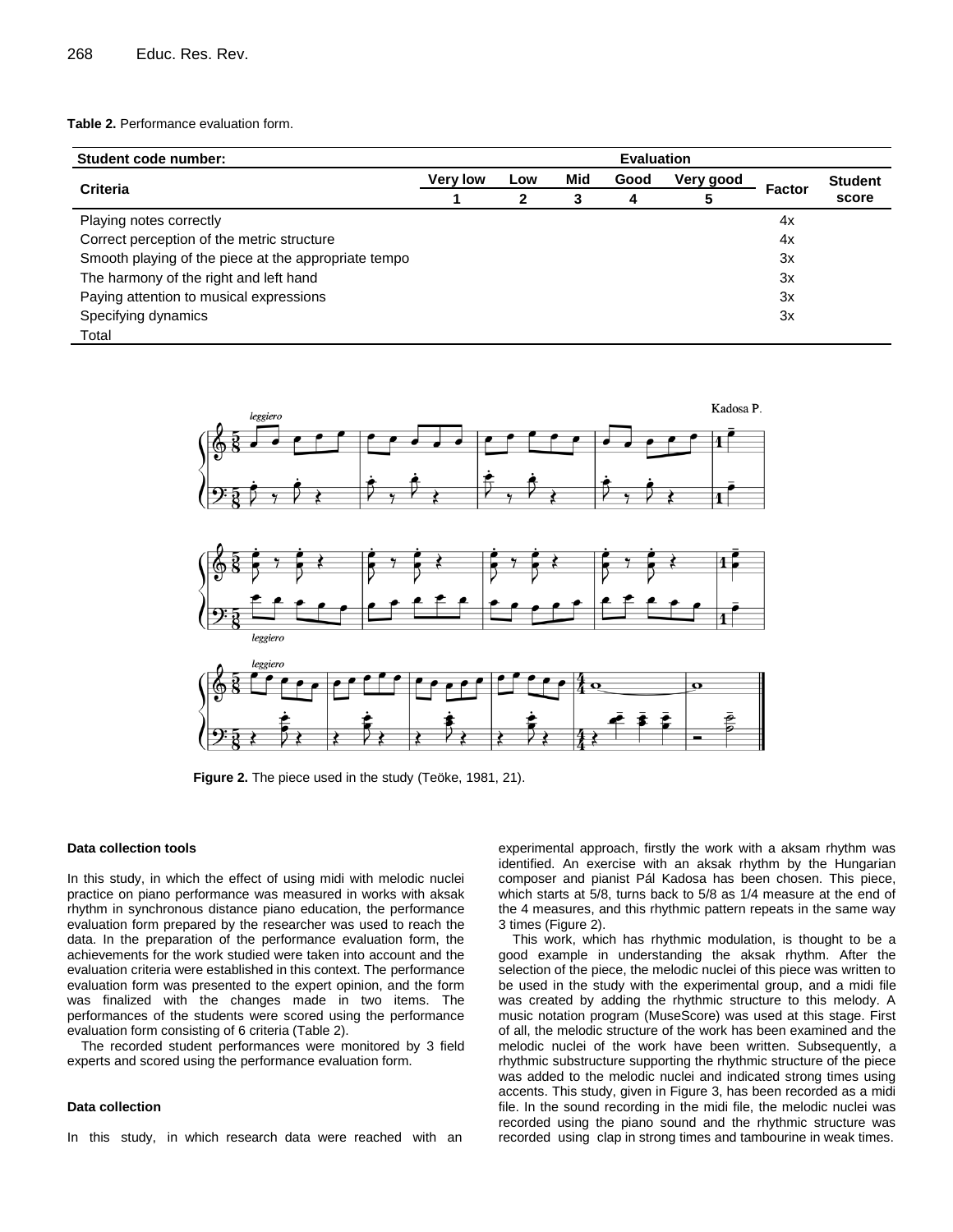

**Figure 3.** Midi file content used in experiment group.

During the application of the experimental procedure, every student was found under equal conditions. All of the students studied works that were equivalent to each other in level and studied the same etude and got similar scores (A) from the midterm exam. Also each student has a suitable study place and a piano or keyboard in their home. During the pandemic, in piano lessons conducted online with distance education, students were instructed one-on-one with teachers and students during the course of a lesson (30 min). The teaching of the piece to the control group was carried out with the traditional method, and the rhythmic structure was trained by the educator through rhythmic reading, then played on the piano. In practice with the experimental group, midi recording was used after the theoretical introduction of the work. First of all, the students were asked to listen to the midi recording while following the score, and after listening the rhythmic structure they started to play on piano. After this study, which was carried out in one class hour, the students recorded their performances by video and these recordings were evaluated by the experts using a performance evaluation form.

#### **Data analysis**

As a result of the application, the scores obtained by the students within the scope of the performance evaluation form were computerized and a data set was created. *R Studio* statistics

program was used in the analysis of the data. In order to determine the effect of midi-supported melodic nuclei exercises on aksak rhythm practices, the performance scores of the experimental and control groups were analyzed with two independent samples t test. For small samples, t table is used instead of normal probability table to determine statistical significance" (Best and Kahn, 2017:456).

## **FINDINGS**

In this part of the study, statistical analyses are included in accordance with the scores obtained by the piano performance evaluation form of the students.

In the analysis of the data obtained for the question "How is the use of midi with a melodic nuclei effect practice of pieces with aksak rhythm in distance piano training?", The Shapiro-Wilk normality test was applied to determine whether the groups showed normal division or not. "For the continuous data, test of the normality is an important step for deciding the measures of central tendency and statistical methods for data analysis. When our data follow normal distribution, parametric tests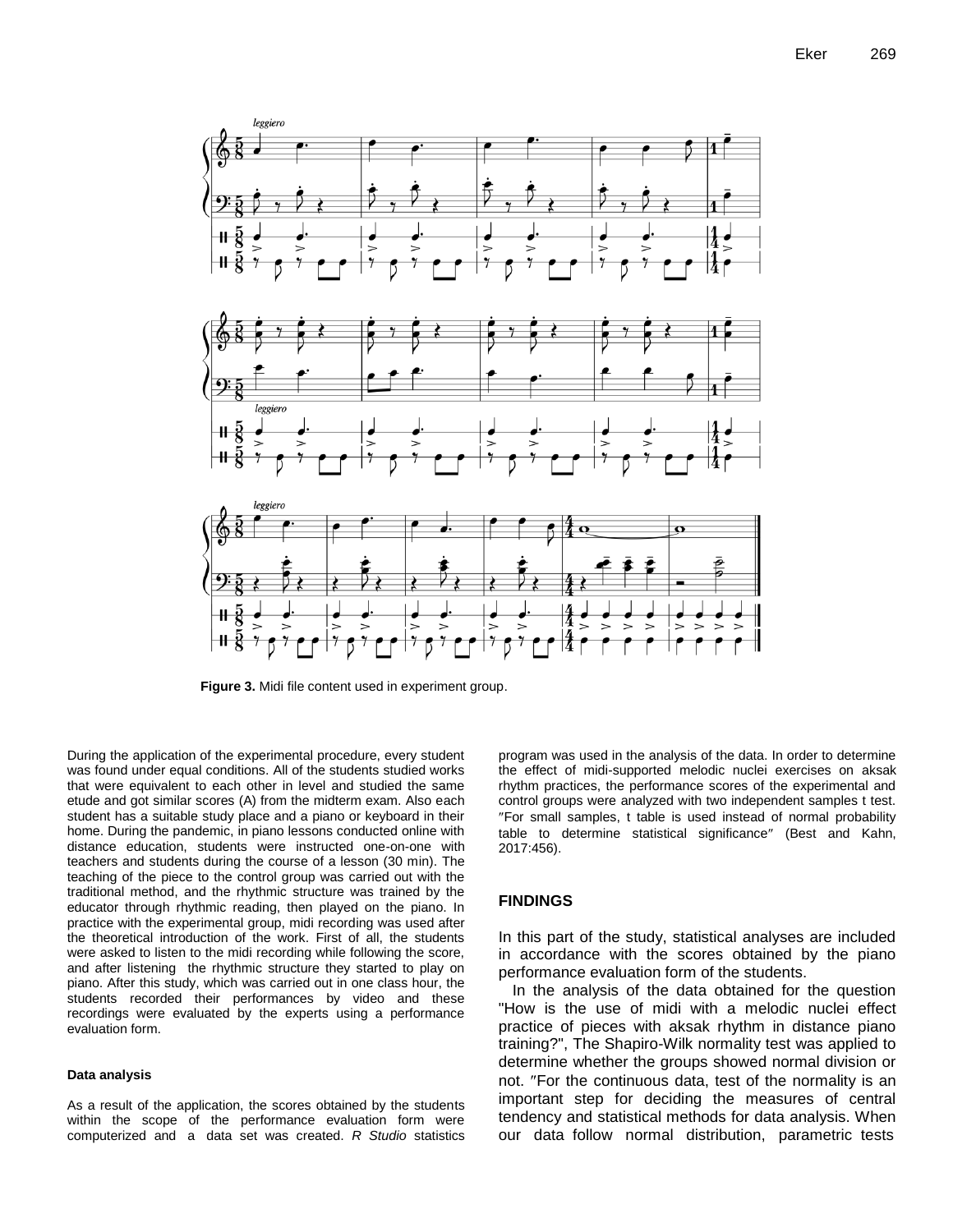|  | Table 3. Shapiro-Wilk test results regarding the performance |  |  |  |
|--|--------------------------------------------------------------|--|--|--|
|  | scores of the experimental and control groups.               |  |  |  |

| Group        | w       |        |
|--------------|---------|--------|
| Experimental | 0.90608 | 0.4619 |
| Control      | 0.86414 | 0.2753 |

**Table 4.** Results of the F test regarding the performance scores of the experimental and control groups.

| Group                   | v        |         |        |
|-------------------------|----------|---------|--------|
| Experimental<br>Control | 0.136206 | 0.13621 | 0.1357 |

**Table 5**. T test results for the performance scores of the students in the experimental and control groups.

|           | Group        | N | м     |         |        |
|-----------|--------------|---|-------|---------|--------|
| Post-test | Experimental |   | 68.25 |         | 0.6795 |
|           | Control      |   | 65.25 | 0.43396 |        |

otherwise nonparametric methods are used to compare the groups" (Mishra et al., 2019: 67). The results of the test are given in Table 3.

According to the test results, it is seen that p> 0.05 division are normal in both groups.

The results of the F test applied for the homogeneity of the variances of the experimental and control group performance scores are given in Table 4.

In line with the test results, variances are considered similar since the p value of  $0.1357$  is  $p > 0.05$ . At this stage, t test results and p value related to the performance scores of the experimental and control groups are given in Table 5.

When the results of the t test in Table 5 are examined, it is seen that the average of the experimental group is 68.25 and the control group is 65.25 in line with the performance scores of the groups. As a result of the test, the t value was found to be 0.43396 and the p value was 0.6795. In line with this result, there was no significant difference between the performance scores of the groups since  $p > 0.05$ . Accordingly, by accepting the H<sub>0</sub> hypothesis, it is possible to say that midi-supported melodic nuclei exercises do not significantly change the aksak rhythm accuracy in students' playing.

## **DISCUSSION**

As a result of the study, no significant difference was found between the performance scores of the aksak rhythm of the experimental group in which midi support was applied in distance piano training and the control group in which Midi support was not applied. In line with this result, it can be said that midi-supported melodic nuclei exercises in distance piano education have an equal effect on student performance to traditional online piano instruction. In other words, it can be said that the use of traditional teaching techniques and midi-supported melodic nuclei exercises in the applications of aksak rhythms in distance piano education contributes equally to student performance.

This finding is similar to findings by Karahan (2016) and Gürman (2019), who researched about distance piano education and technology supported piano education. In his study, Karahan (2016) investigated the effects of traditional piano training and distance piano training on student achievement, and according to the post-test analysis of the experimental and control groups, no significant difference was found between the groups in terms of piano performance. Gürman (2019), in his master's thesis, investigated the effect of piano education using the traditional method and synthesis program on student performances. As a result of the research, it was determined that there was no significant difference regarding the post-test scores of the experimental and control groups.

#### **Conclusıon**

Unlike the results of the research, Kalkanoğlu and Albuz (2019) found a significant difference between the